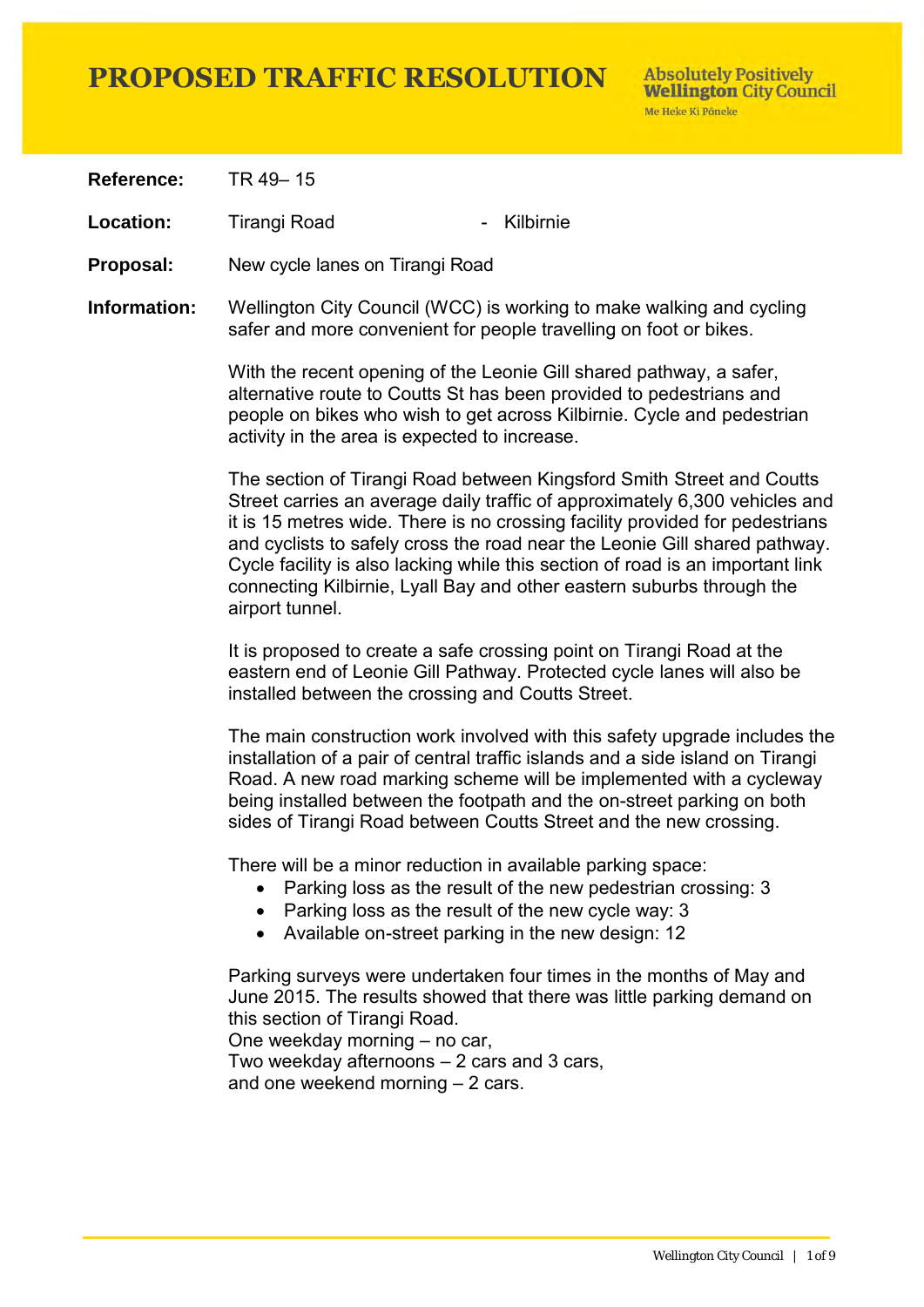#### **Key Dates:**

- 1) Advertisement in the Dominion Post Newspaper 7 July 2015<br>24 July 2015
- 2) Feedback period closes.
- 3) If no objections received report sent to Transport & Urban Development Committee for approval. If objections are received, further consultation,
- 4) amendment/s, or proceed with explanation as appropriate.

10 September 2015

#### **Legal Description:**

*Add to Schedule D (No Stopping) of the Traffic Restrictions Schedule* 

| <b>Column One</b> | <b>Column Two</b>                    | <b>Column Three</b>                                                                                                                                                                                                                                 |
|-------------------|--------------------------------------|-----------------------------------------------------------------------------------------------------------------------------------------------------------------------------------------------------------------------------------------------------|
| Tirangi Road      | No Stopping - At All<br><b>Times</b> | West side, commencing at its<br>intersection with Coutts Street<br>(Grid coordinates $x=$<br>1750959.5078m,<br>y=5423769.1494m), extending in<br>a southerly direction following the<br>western kerbline for 48.5 metres.                           |
| Tirangi Road      | No Stopping - At All<br>Times        | West side, commencing 60.0<br>metres south of its intersection<br>with Coutts Street (Grid<br>coordinates x= 1750959.5078m,<br>y=5423769.1494m), extending in<br>a southerly direction following the<br>western kerbline for 9.5 metres.            |
| Tirangi Road      | No Stopping - At All<br><b>Times</b> | West side, commencing 72.5<br>metres north of its intersection<br>with Kingsford Smith Street (Grid<br>coordinates x=1750871.3927, $y=$<br>5423597.0662m), extending in a<br>northerly direction following the<br>western kerbline for 22.0 metres. |
| Tirangi Road      | No Stopping - At All<br><b>Times</b> | East side, commencing at its<br>intersection with Coutts Street<br>(Grid coordinates<br>x=1750972.3778 m, y=<br>5423760.4908m), extending in a<br>southerly direction following the<br>western kerbline for 48.5 metres.                            |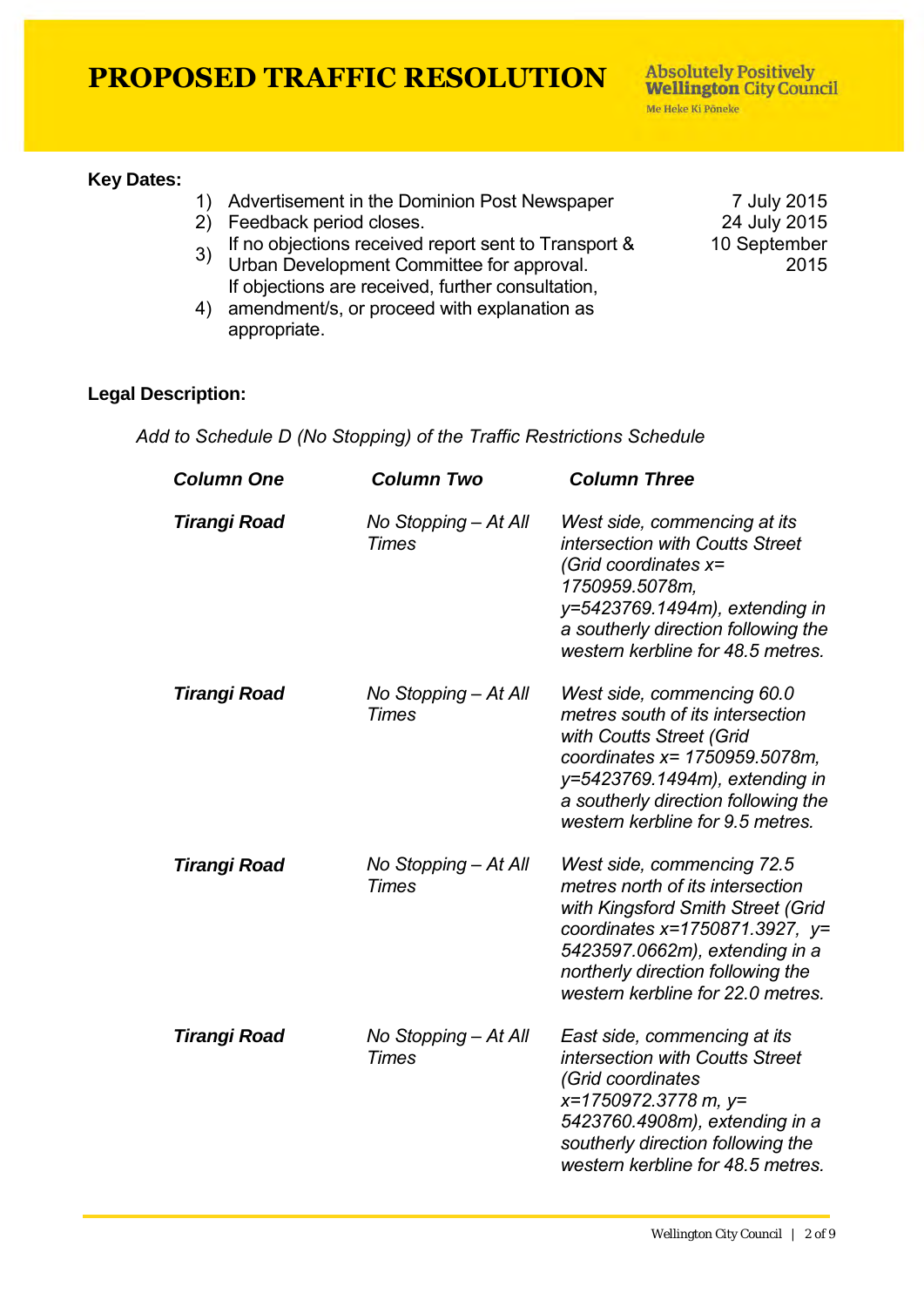**Absolutely Positively<br>Wellington City Council** Me Heke Ki Pôneke

| Tirangi Road | No Stopping – At All<br>Times | East side, commencing 59.0<br>metres south of its intersection<br>with Coutts Street (Grid<br>coordinates x=1750972.3778 m,<br>y= 5423760.4908m), extending in<br>a southerly direction following the<br>western kerbline for 11.0 metres. |
|--------------|-------------------------------|--------------------------------------------------------------------------------------------------------------------------------------------------------------------------------------------------------------------------------------------|
| Tirangi Road | No Stopping – At All<br>Times | West side, commencing 77.0<br>metres south of its intersection<br>with Coutts Street (Grid<br>coordinates x=1750972.3778 m,<br>y= 5423760.4908m), extending in<br>a southerly direction following the<br>western kerbline for 42.0 metres. |

*Add to Schedule I (Cycle Lanes) of the Traffic Restrictions Schedule* 

| <b>Column One</b> | Column Two | <b>Column Three</b>                                                                                                                                                                                                                                    |
|-------------------|------------|--------------------------------------------------------------------------------------------------------------------------------------------------------------------------------------------------------------------------------------------------------|
| Tirangi Road      | Cycle lane | West side, commencing 72.5<br>metres north of its intersection<br>with Kingsford Smith Street (Grid<br>coordinates $x=1750871.3927$ , $y=$<br>5423597.0662m), extending in a<br>northerly direction following the<br>western kerbline for 73.3 metres. |
| Tirangi Road      | Cycle lane | East side, commencing 12.5<br>metres south of its intersection<br>with Coutts Street (Grid<br>coordinates x=1750972.3778 m,<br>y= 5423760.4908m), extending in<br>a southerly direction following the<br>eastern kerbline for 102.0<br>metres.         |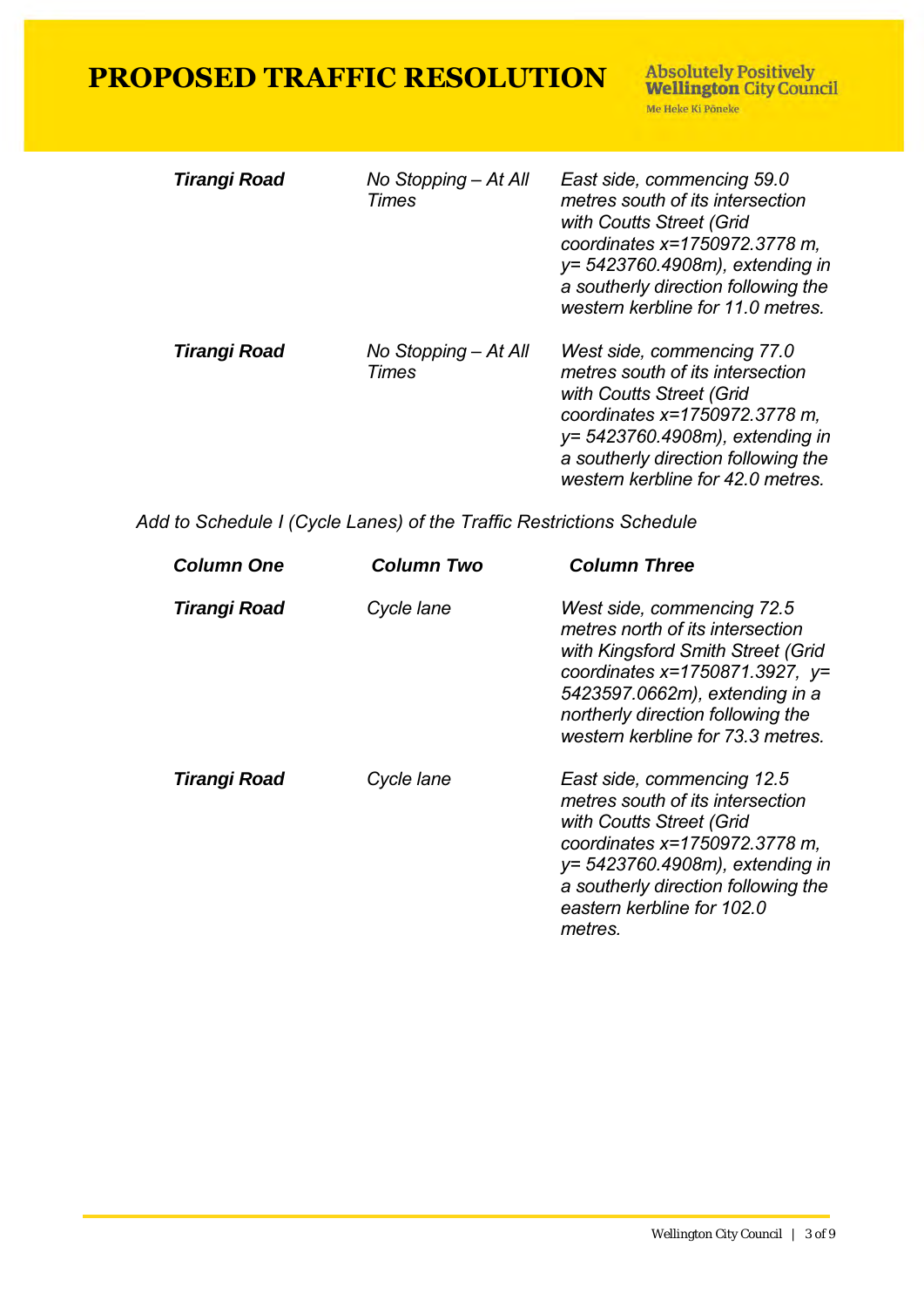**Absolutely Positively Wellington City Council** Me Heke Ki Põneke

**Prepared By:** David Huang **(Cycling Projects Engineer)** Approved By: Steve Spence **(Chief Transport Planner) Date:**

#### **WCC Contact:**

David Huang **Cycling Projects Engineer** Safe & Sustainable Transport Team Wellington City Council 101 Wakefield Street / PO Box 2199, Wellington 6140 Phone:+64 4 830 1248 Email: david.huang@wcc.govt.nz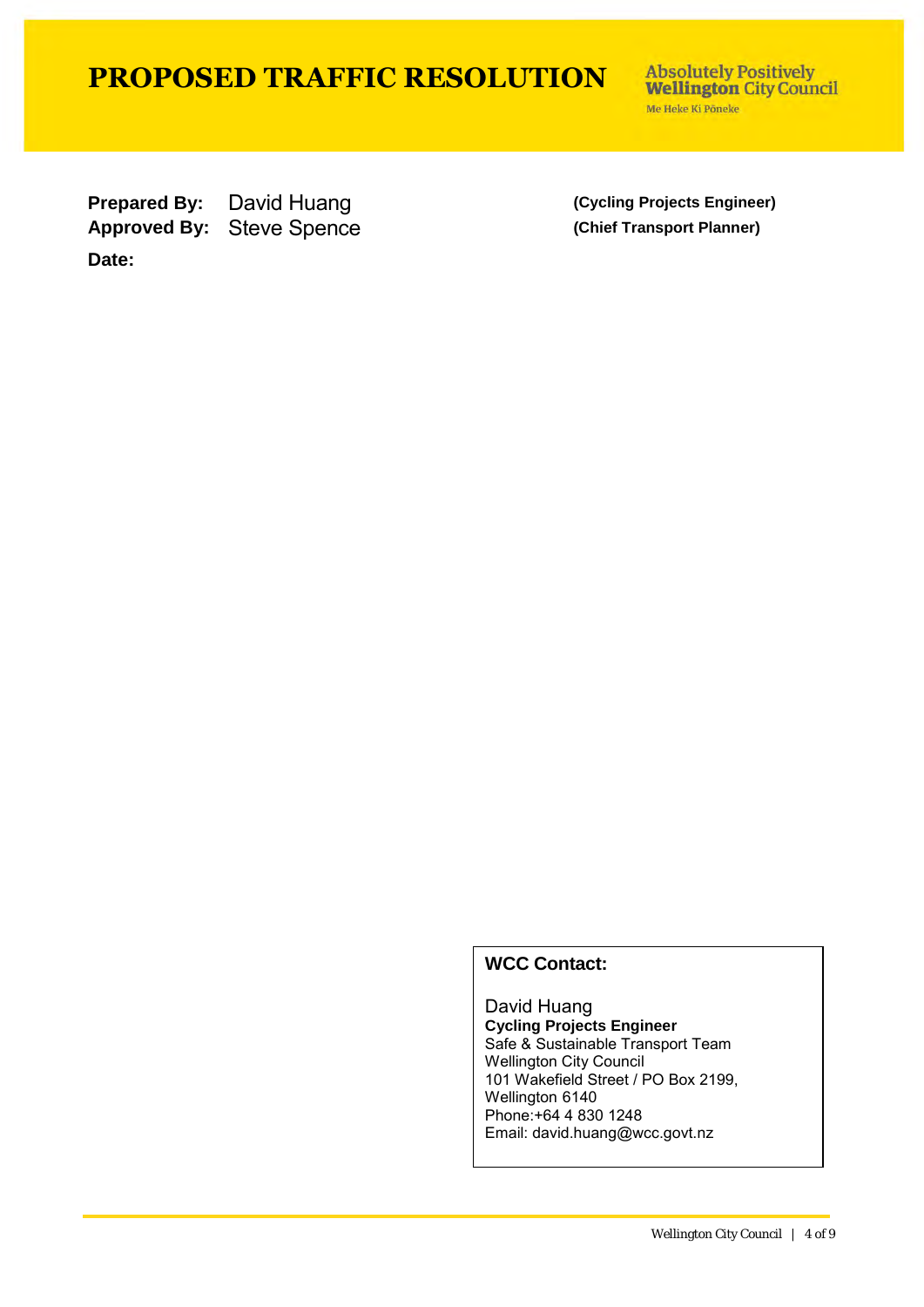**Absolutely Positively<br>Wellington City Council** Me Heke Ki Põneke



Wellington City Council | 5 of 9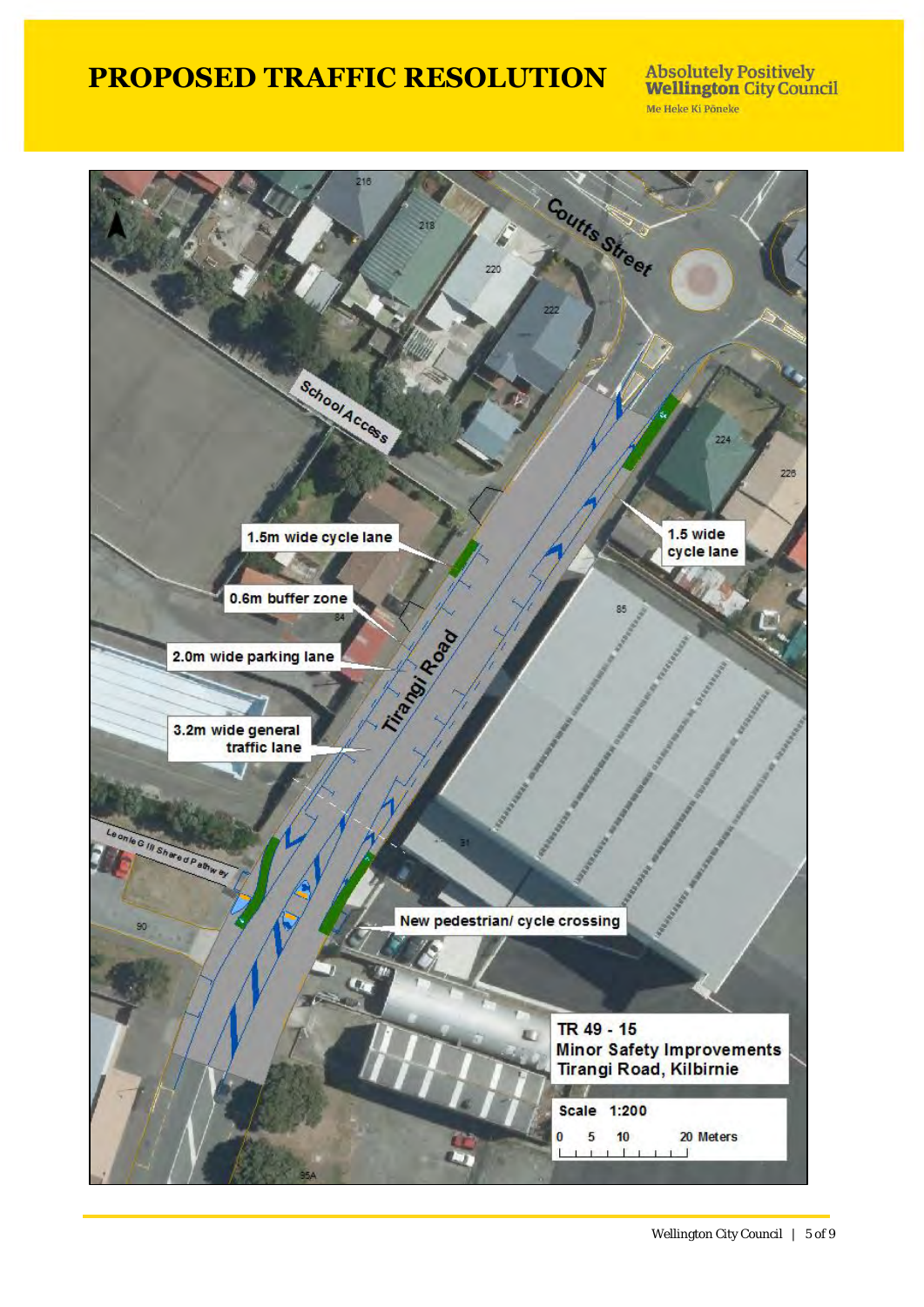**Absolutely Positively<br>Wellington City Council** Me Heke Ki Pôneke

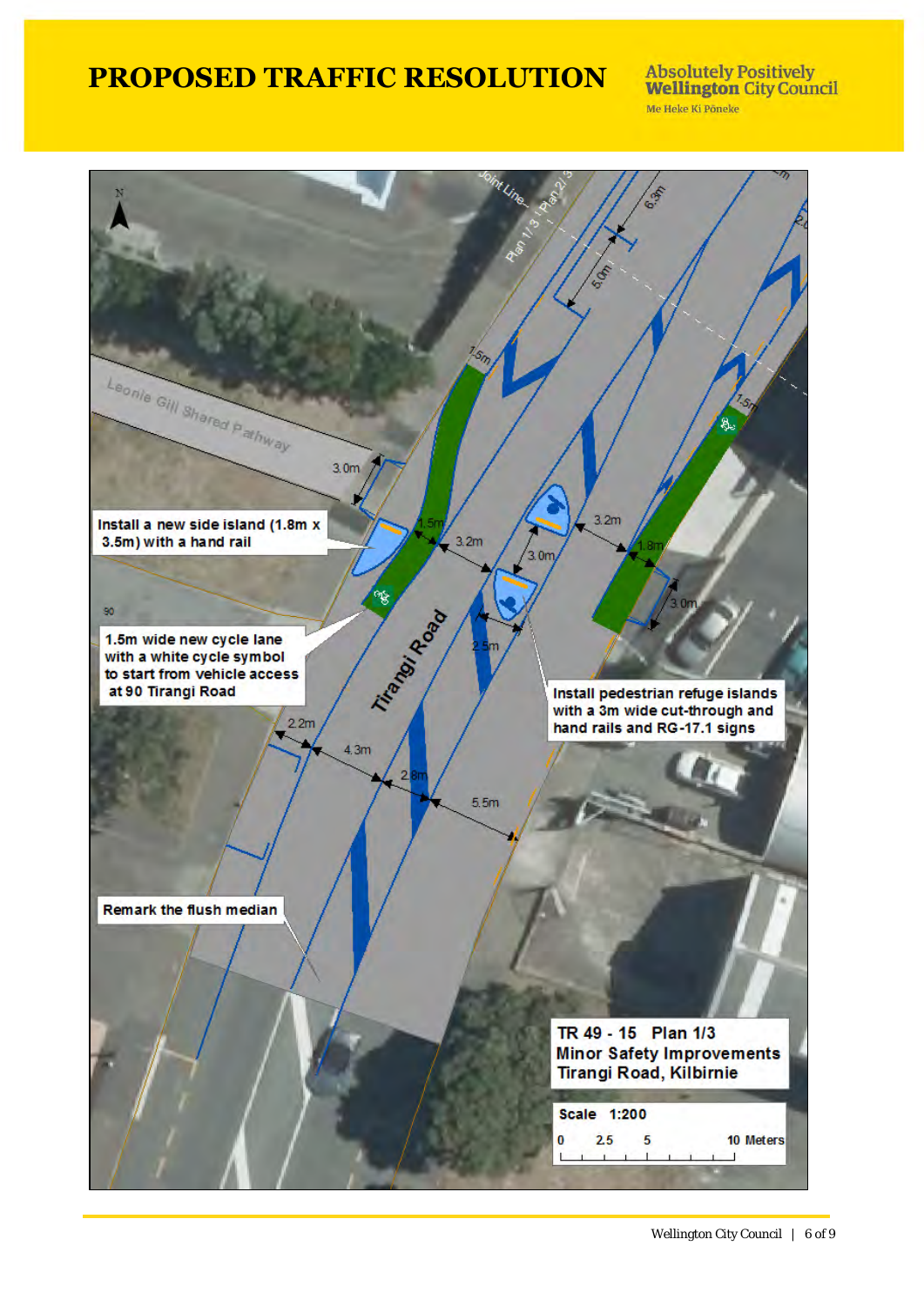**Absolutely Positively<br>Wellington City Council** Me Heke Ki Põneke

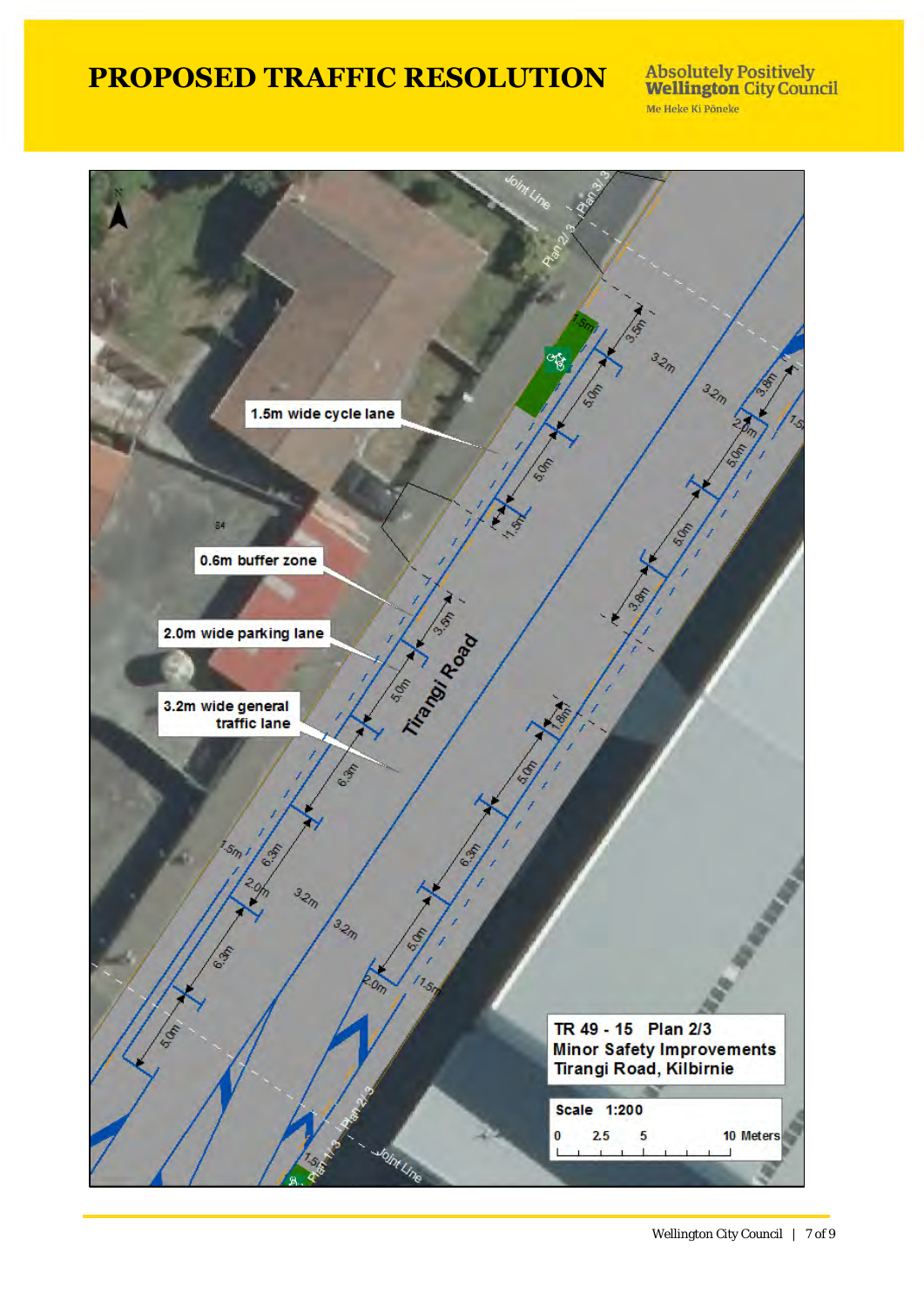**Absolutely Positively<br>Wellington City Council** Me Heke Ki Põneke